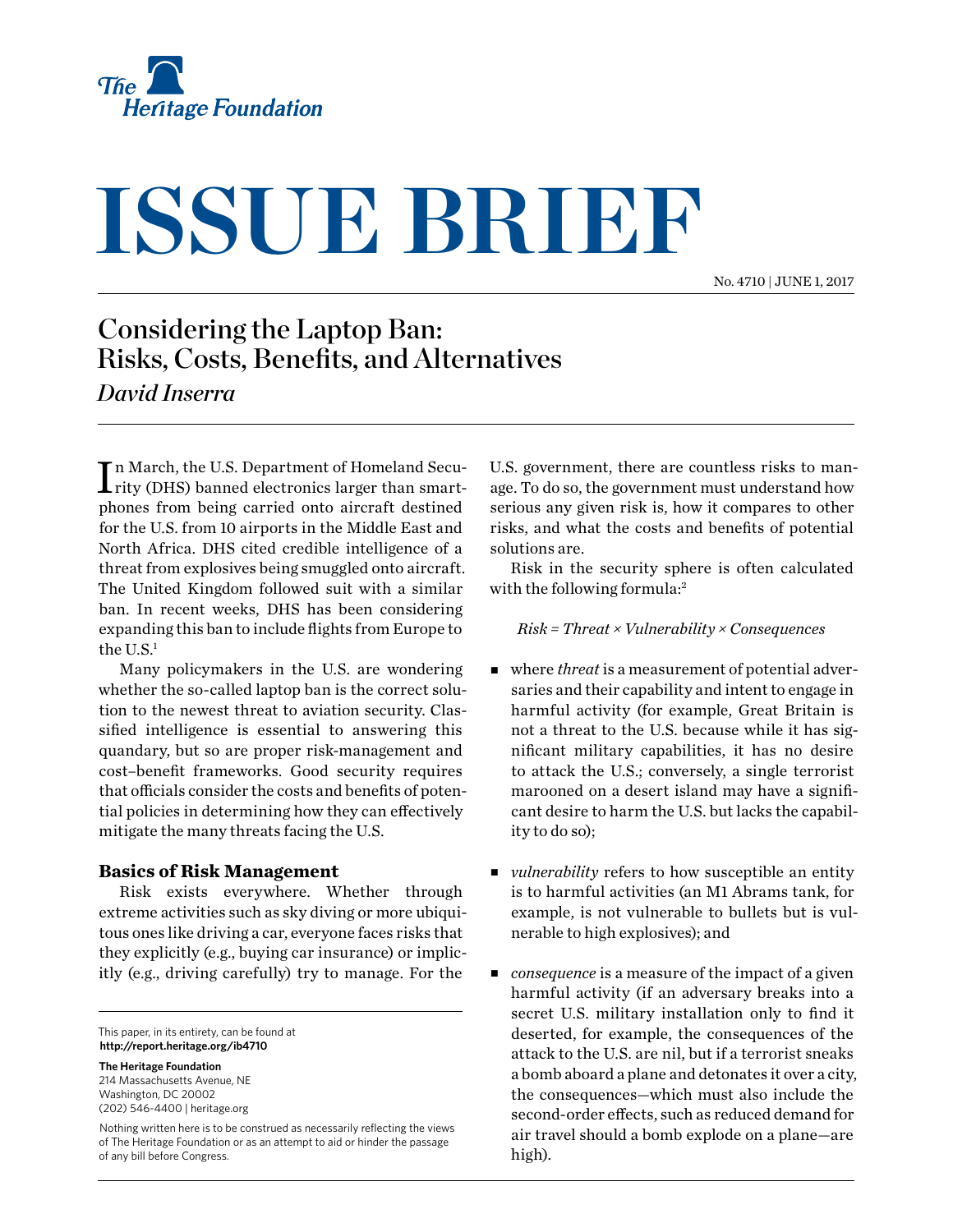### **Costs and Benefits of the Laptop Ban**

Within a cost–benefit framework, the benefit from the laptop ban is the reduction in risk.

 $Benefit$  = (Threat<sub>no</sub> × Vulnerability<sub>no</sub> × Consequences<sub>no</sub>)  $-$  (Threat<sub>ban</sub> × Vulnerability<sub>ban</sub> × Consequences<sub>ban</sub>)

DHS is responsible for determining what effect any proposed policy would have on threat, vulnerability, and consequence:

- **Threat:** The ban might marginally deter attackers flying from affected regions through the perception of greater security.
- **Vulnerability:** Within affected regions, manually operated bombs would no longer be an option. For a bomb to be smuggled aboard, it would have to be on a timer, set to go off at a specific pressure or altitude, or be remotely activated to succeed, thus reducing the window for a successful attack. Additionally, the fact that it is relatively easy to subject checked bags to additional scrutiny reduces the likelihood of a bomb making it onto the plane.<sup>3</sup>
- **Consequence:** There could be a minor reduction in the consequences of a successful attack Cargo holds are generally located immediately below passengers, often with one bay at the front of the plane and another at the rear. Any significant explosion would likely have a destructive effect on the aircraft regardless of whether it was in the main cabin or the cargo hold. For explosions that do not destroy the aircraft outright, a bomb in the cargo hold may be less deadly than one in the cabin.

It appears that the principal advantage of the laptop ban would be a reduction in vulnerability: It

would be harder to attack a plane originating from Europe and the Middle East. That said, a determined attacker could still attack the plane by changing the device from manually operated to remotely activated. Alternatively, an attacker could fly from a region that is not affected by the ban—including most of Africa and Asia, Latin America, or even the U.S.—and still bring a manually activated bomb into the cabin. The threat—Islamist terrorists—and the consequences a plane exploding in the sky causing reduced air travel for the near future—are largely unchanged by the ban.

On the other side of the equation are the costs of this ban. The cost is a function of several factors, including:

- <sup>n</sup> **Reduced productivity on planes and increased logistical costs and delays to travel.** The International Air Transport Association posits that such a ban on Europe would result in approximately \$1 billion in such costs.4
- **n Reduced air travel and tourism**. According to the U.S. Travel Association, visitors from Europe spend around \$60 billion annually on travel and tourism in the U.S. Making travel more difficult or restrictive would reduce the number of fliers, especially business travelers who may use flight time to get work done.
- <sup>n</sup> **Increased likelihood of damage, theft, or compromise of devices***.* Currently, many airlines ban devices in checked baggage to reduce the risk of fires. Should devices be forced into the baggage hold, the potential for theft or damage would also increase. From a cybersecurity perspective, these devices are also vulnerable to compromise.

<sup>1.</sup> Some news reports say that DHS has tabled the ban, while others suggest that it is still under consideration. Whatever the current state of play, this issue and the recommendations in this *Issue Brief* remain worthy of consideration. Robert Schroeder, "Homeland Security Calls U.S.-EU Laptop Ban Story 'Absolutely Wrong,'" Fox Business, May 30, 2017, [http://www.foxbusiness.com/markets/2017/05/30/homeland](http://www.foxbusiness.com/markets/2017/05/30/homeland-security-calls-us-eu-laptop-ban-story-absolutely-wrong.html)[security-calls-us-eu-laptop-ban-story-absolutely-wrong.html](http://www.foxbusiness.com/markets/2017/05/30/homeland-security-calls-us-eu-laptop-ban-story-absolutely-wrong.html) (accessed June 1, 2017).

<sup>2.</sup> U.S. Department of Homeland Security, Risk Steering Committee, DHS Risk Lexicon*: 2010 Edition*, September 2010, <https://www.dhs.gov/xlibrary/assets/dhs-risk-lexicon-2010.pdf>(accessed May 30, 2017).

<sup>3.</sup> Security checkpoints for people and carry-on goods are inherently more chaotic than checked baggage security, which deals only in luggage. While increasing scrutiny at either will result in more delays, checked baggage will be affected less detrimentally than would be the case at traditional checkpoints.

<sup>4.</sup> Christopher Jasper, Guy Johnson, and Marine Strauss, "Wider Laptops Ban to Cost Passengers \$1 Billion, Airlines Warn," Bloomberg, May 17, 2017, <https://www.bloomberg.com/news/articles/2017-05-17/wider-laptops-ban-would-cost-airlines-1-billion-iata-head-says> (accessed May 24, 2017).